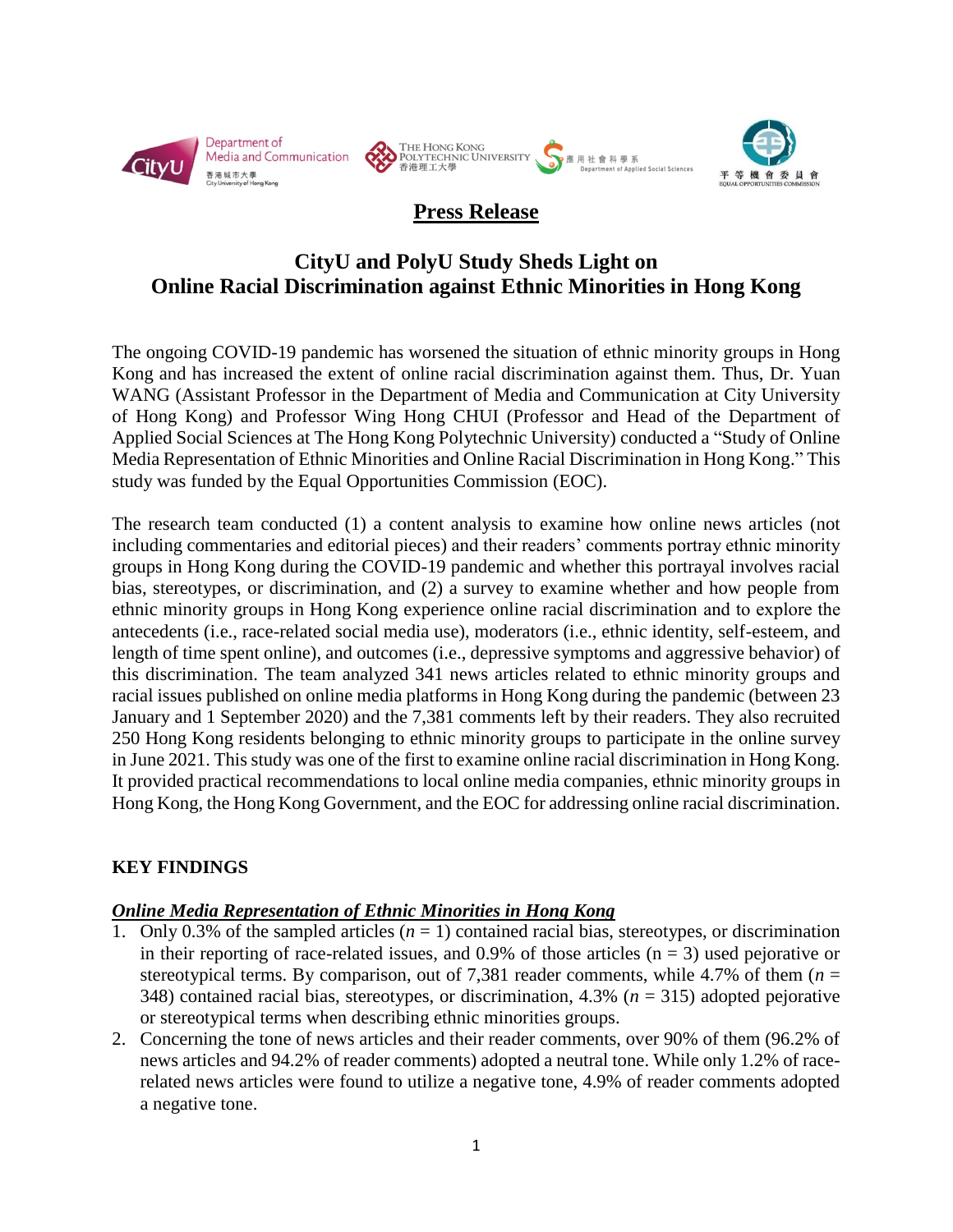- 3. Among the ethnic minority groups, Filipinos and Indonesians were most frequently referred in reader comments. Nepalese were most frequently mentioned in negative reader comments.
- 4. Over half of the sampled news articles (58.7%) mentioned the COVID-19. Nearly half of the race-related news articles (49.6%) discussed health and crime issues. In particular, more reader comments of non-COVID-19-related news articles used pejorative or stereotypical terms (1.4%) and the negative tone (1.4%) compared with their COVID-19 counterparts.
- 5. The observable amount of discriminatory and detrimental expressions in news reports and reader comments generally alerts us to an unfriendly, if not hostile, (online) public opinion toward ethnic minorities in Hong Kong.

### *Online Racial Discrimination in Hong Kong*

- 1. Ethnic minorities in Hong Kong felt that they experienced online racial discrimination at times. People from ethnic minority groups using social media for race-related purposes (e.g. commenting about high-profile incidents related to race) were more likely to experience more online racial discrimination.
- 2. Ethnic minorities' experience of online racial discrimination can significantly induce their depressive symptoms.
- 3. The effect of online racial discrimination on depressive symptoms was weaker among ethnic minorities with higher self-esteem.
- 4. Ethnic minorities who experienced online racial discrimination were more likely to have aggressive behavior, such as verbal or physical fights with other people. It should be noted that the level of aggressive behavior reported by our EM survey respondents is low.
- 5. The positive relationship between online racial discrimination and aggressive behavior was found to be weaker among ethnic minorities who spent more time online. Online communities provide a virtual place for interaction and social support within ethnic minority groups.

# **RECOMMENDATIONS**

# *Recommendations for Online Media Companies in Hong Kong*

- 1. Online media corporations in Hong Kong are encouraged to provide training to their new journalists and editors on how to prevent racism in reporting. Reporters and editors can learn how to portray ethnic minority groups in news reports in a more objective way and how to deal with reader comments that involve racism.
- 2. Online media platforms should closely monitor the reader comments on their online reports and consider deleting reader comments that may amount to racial vilification. They can also adopt anti-discrimination and anti-harassment policies and ask their members and readers to agree with those terms and conditions.

#### *Recommendations for Ethnic Minorities in Hong Kong*

- 3. People from ethnic minority groups may take a more proactive role in reacting to online racism. They are suggested to report to the online media companies if they come across any abusive contents, discriminatory comments, and misinformation in news articles and reader comments.
- 4. They may consider filing complaints in writing to the EOC when they identify news articles and reader comments posted on online media platforms which may amount to racial vilification under the Race Discrimination Ordinance.